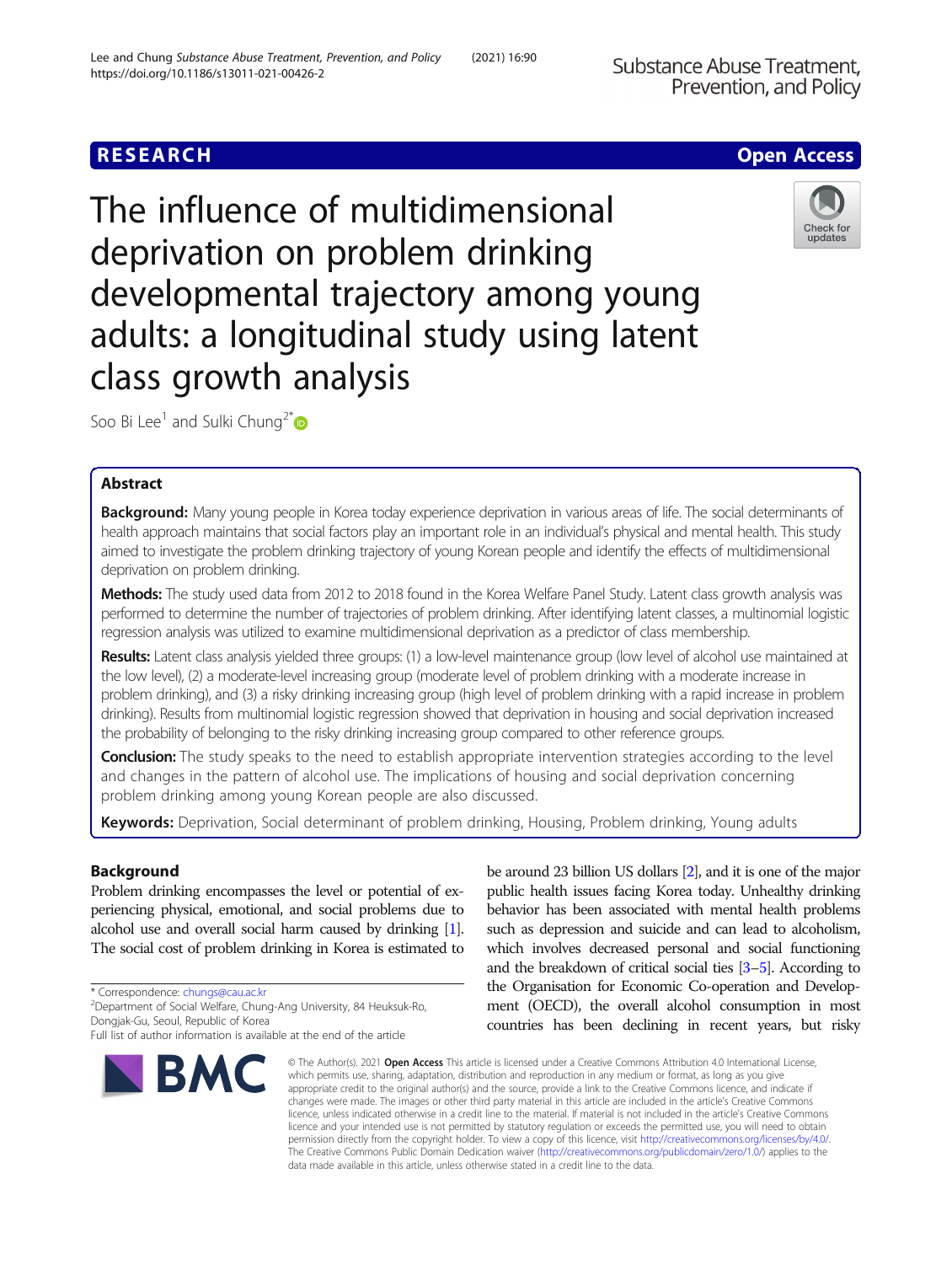drinking patterns such as high-risk and binge drinking have increased among young people and women [[6](#page-9-0)]. A similar pattern has been observed in Korea, as reports have shown that the monthly binge-drinking rate among young people has increased to 46.6%, higher than that for other age groups. The rate of high-risk drinking among young people has also increased sharply to reach 15.6%, similar to that of the middle-aged group (15.7%), considered to be the group with the highest all-time prevalence of chronic problem drinking in Korean society [\[7\]](#page-9-0). Problem drinking among young people has been underestimated compared to that of other age groups in Korea, and recent trends point to the need for a closer examination of the matter.

Biological and psychosocial factors, developmental tasks, and the environments in which these tasks occur differ in each stage of the human life cycle. Several studies have indicated that drinking behaviors and associated harm are different according to each developmental stage [\[8](#page-9-0), [9\]](#page-9-0). While targeting the entire adult population may still be necessary, to adequately understand problem drinking in the young population, we need to investigate the social circumstances they face. Adolescence is a period of professional and academic preparation for the future in which a young adult becomes independent from one's family of origin and begins forming one's own family [\[10\]](#page-9-0). Furthermore, it is a transitional period of becoming economically independent, making one's own decisions, and being responsible for one's deeds [[11\]](#page-9-0). Therefore, young adults experience multiple events and face various crises while adapting to a new way of life, new social expectations, and new roles.

Inequality in Korea has been increasing since the economic crisis in the late 1990s that was followed by the aggravation of various social risks. Young Korean people today have a higher level of education than those of the past; however, they face higher unemployment, lower wages, and more precarious job situations regardless of individual efforts due to labor market instability. They also face unstable housing due to rising prices and economic pressures caused by student loans. As such, they are increasingly placed in unpredictable situations that hinder marriage, childbirth, and having a family [\[12](#page-9-0), [13](#page-9-0)]. They experience physical and social deprivation in multiple aspects of life [[14\]](#page-9-0). Young people are in a situation where it is difficult to meet the basic requirements for multiple dimensions of life. They are involuntarily experiencing deprivations in housing, work, health care, social activities, and social security.

This has resulted in young Koreans voluntarily classifying themselves into different socioeconomic classes based on "spoon discourse"<sup>1</sup> (for instance, lower socioeconomic classes are referred to as "dirt spoons" versus

those in the upper classes are referred to as being born with "gold spoons"). This reflects young people's sense of shame and helplessness and symbolizes the deprivation felt by many of them  $[16–18]$  $[16–18]$  $[16–18]$  $[16–18]$  $[16–18]$ . Leading researchers who emphasize the social determinants of health have explained the various physical and mental health effects that occur when life opportunities are missing [\[19](#page-9-0)–[21\]](#page-9-0). Social conditions such as the increase in inequality cause individuals to be more sensitive to both their social status and relative deprivation [[19](#page-9-0)].

Relative deprivation experienced in daily life, a lack of social support, and a lack of control over one's life play important roles in an individual's physical and mental health including alcohol related problems [\[22](#page-9-0)]. According to the tension reduction hypothesis and alcohol expectancy theory, people are more likely to use alcohol or drugs to eliminate or control negative emotions when faced with distress [[9,](#page-9-0) [23](#page-9-0)–[25](#page-9-0)]. Factors such as low socioeconomic status, poverty, or deprivation of opportunities act as stressors [[26\]](#page-9-0), and there is an increased possibility of using alcohol or drugs to cope with depression or anxiety when such stressors are present. In particular, for young people who have limited resources, drinking can be an easily accessible coping method when they feel there is no other alternative that can help them cope with difficulties [[27,](#page-9-0) [28\]](#page-9-0).

In general, problem drinking is explained from a biopsychosocial perspective [\[29](#page-9-0)]. However, most studies examining alcohol-related problems among young Koreans have focused on psychological factors (i.e., depression and anxiety) [[30,](#page-9-0) [31](#page-9-0)], and those that have explored environmental factors mainly centered on family and peer relationships [\[32](#page-9-0), [33\]](#page-9-0). However, considering that young Koreans' distress today is related to social factors, such as housing, job, and/or income problems, examining drinking-related problems in young people from the perspective of social determinants of health is essential [\[34](#page-9-0)–[37\]](#page-9-0). Originating from research on health inequalities, the social determinants of health framework recognizes the power of socioeconomic factors as determinants of health [\[38](#page-9-0)]. It provides a foundation that considers the effects of relative disadvantages or deficits caused by social circumstances to explain problem drinking. One important social determinant affecting the lives of young people is relative deprivation. In this study, we apply Townsend's concept of relative deprivation to examine problem drinking among young people. According to Townsend's relative deprivation theory, poverty is defined as affecting those whose amount of resources are seriously below those of the average in a total population [\[39\]](#page-10-0).

Recent studies have recognized the impact of deprivation and problem drinking on the Korean population [\[40](#page-10-0)–[45\]](#page-10-0). However, most of these studies have targeted adults as a whole  $[37-39, 46, 47]$  $[37-39, 46, 47]$  $[37-39, 46, 47]$  $[37-39, 46, 47]$  $[37-39, 46, 47]$  $[37-39, 46, 47]$  $[37-39, 46, 47]$  $[37-39, 46, 47]$ , the middle-aged  $[48]$  $[48]$ , or the elderly [[41,](#page-10-0) [45\]](#page-10-0). Likewise, studies of deprivation and problem

<sup>&</sup>lt;sup>1</sup>"Spoon discourse" is presumed to have been derived from the expression "born with a silver spoon in one's mouth" [\[15](#page-9-0)].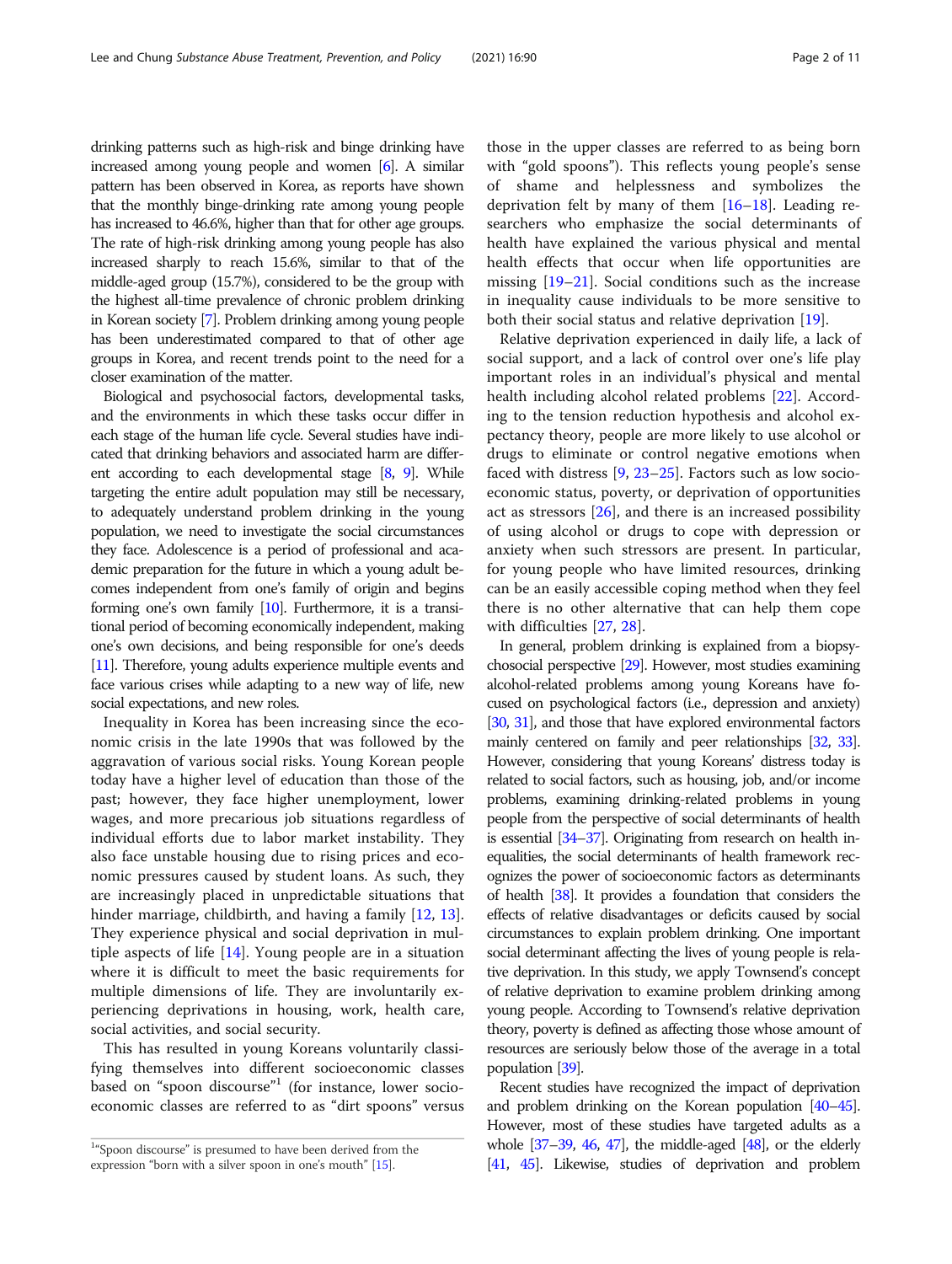drinking have largely examined social capital or deprivation only at the community level, and little attention has been paid to individual experiences of deprivation in multidimensional areas of life [\[20](#page-9-0), [49](#page-10-0)–[52](#page-10-0)]. Subsequently, there has been

limited exploration of the effects of different types of deprivation as they relate to the problem drinking to which young people are sensitive. In addition, most studies of young people's problem drinking have utilized crosssectional analyses. Study results based on cross-sectional analyses are inapplicable to longitudinal predictions of the effects of deprivation on problem drinking [\[42](#page-10-0)–[44](#page-10-0)].

Based on the discussion above, this study examines the influence of deprivation on the development of problem drinking trajectories in young people by utilizing a deprivation index that includes multidimensional deprivation. The purpose is to understand the longitudinal effects of deprivation in different areas on young people's changing problem drinking patterns.

The specific research questions are as follows: (1) What are the trajectories for problem drinking among young people over time? (2) How does multidimensional deprivation among young people affect changes in the problem drinking patterns?

## Methods

#### Data and sample

This study used data from the 2012 to 2018 Korea Welfare Panel Study compiled by the Korea Institute for Health and Social Affairs. Further details on the sampling design, methods, and data sets can be found elsewhere ([www.](http://www.koweps.re.kr) [koweps.re.kr](http://www.koweps.re.kr)) [\[53\]](#page-10-0). Consisting of data tracked annually since 2006, the Korea Welfare Panel Study is an ongoing longitudinal study of nationally representative Korean households containing individuals over 18 years old. The Study utilizes proportional systematic stratified cluster sampling to select participants [\[53](#page-10-0)]. For the present research, year 2012 was set as the base year, and seven time points were examined. The unit of analysis is the individual household member. A total of 1764 respondents aged between 20 and 39 from the 2012 Korea Welfare Panel Study were included in the analysis. The Korea Welfare Panel Study included weighted variables to correct for standard errors related to stratified cluster sampling and oversampling of lower socioeconomic classes. The weighted variables were included in all analyses to increase the generalizability of the study findings.

## Measures

#### Outcome variable: problem drinking

Problem drinking was measured using the Alcohol Use Disorder Identification Test (AUDIT). AUDIT is a screening tool developed by the World Health Organization (WHO) to screen problem drinking, and it consists of 10 questions. Each item is rated on a five-point scale, with the total score ranging from 0 to 40. Interpretations of the scale include

using a cut-off score or using the total score as a continuous value. In this study, responses to 10 items were summed as a total score to classify potential groups of developmental trajectories for problem drinking. The higher the score, the higher the likelihood of problem drinking, which reflects dangerous and harmful drinking.

## Predicting variable: multidimensional deprivation

Multidimensional deprivation was measured using the base year data from 2012. Seven areas of deprivation were measured. The experience of deprivation reflects the environment and socio-cultural climate in which one resides; therefore, we reviewed studies examining deprivation in Korea that utilized the same dataset  $[44, 47, 54–56]$  $[44, 47, 54–56]$  $[44, 47, 54–56]$  $[44, 47, 54–56]$  $[44, 47, 54–56]$  $[44, 47, 54–56]$  $[44, 47, 54–56]$ . We employed the index which was composed of the following seven sub-areas and 34 items: food deprivation (6 items), housing (10 items), education (2 items), work and income (4 items), social security (5 items), health and medical care (3 items), and social deprivation (4 items). The experience of each item was measured in a binary format (Yes  $=1$ , No  $= 0$ ). Food deprivation included not having enough to eat and skipping meals due to financial difficulties. Deprivation related to housing refers to items such as housing costs, living environment, number of rooms, and residential space based on the official minimum residential standard [\[44,](#page-10-0) [54\]](#page-10-0). Educational deprivation included being unable to pay for minimum public education for more than a month and dropping out of school due to financial difficulties. Deprivation in work and income was defined as whether total cost of living exceeds the minimum cost of living, unemployment, working in physically harmful environments, and type of employment (i.e., precarious employment) [[44,](#page-10-0) [55\]](#page-10-0). Deprivation in social security included lack of national pension and health insurance, employment insurance, workers' compensation, and severance pay and not making payments due to financial hardship [\[56](#page-10-0)]. Social deprivation consisted of having a family member with bad credit standing, inability to receive public services due to unpaid utility bills, and lack of family, social relationships, and support [[44\]](#page-10-0). Finally, deprivation of health and medical care included not receiving medical services due to financial difficulties, not receiving appropriate care for chronic health problems, and dissatisfaction with health conditions [\[48\]](#page-10-0).

## Demographic variables

Demographic variables included gender (male = 0, female = 1), marital status (married, single, widowed/divorced/separated), religious status (yes = 0, no = 1), and residential area (metropolitan area = 1, non-metropolitan area = 0). Income level was categorized into low income (0) and other (1) based on 60% of the median income threshold, and education level was dummy coded as middle school or less, high school, and college or more.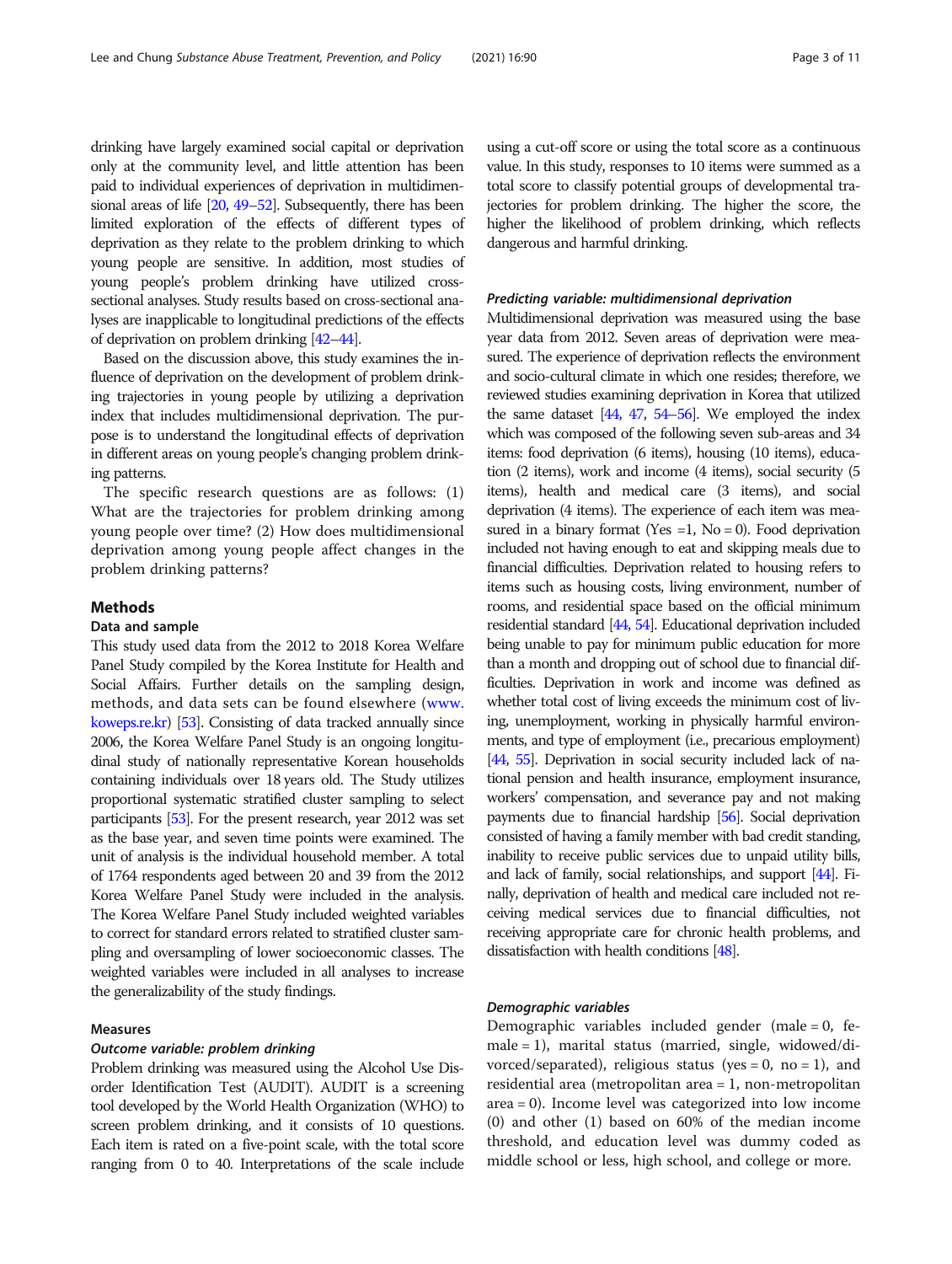## Statistical analysis

To identify the latent development trajectory classes (type of change) for problem drinking among young people and verify the influence of multidimensional deprivation on this pattern change, latent class growth analysis (LCGA) and multinomial logistic regression analysis were performed. LCGA, a form of growth mixture modeling (GMM), is useful for classifying latent classes over time within populations assumed to have similar characteristics [\[57](#page-10-0)]. Generally, the latent growth model assumes the pathways to be equal [\[58\]](#page-10-0), even if there is heterogeneity within the group. However, latent class growth analysis can track heterogeneity within a group and can estimate different growth parameters for each latent class that shows different patterns of change. Therefore, it has the advantage of being able to identify latent classes according to the longitudinal change pattern of problem drinking, and at the same time, it can identify factors related to the classification of the class [[59,](#page-10-0) [60](#page-10-0)]. Group-based methods estimate a finite number of subgroups, each having its own unique distinct behavioral sub-patterns. LCGA extends upon a conventional latent growth curve model (LGCM) to incorporate a categorical latent variable (i.e., classes) that represents a mixture of distinct subgroups. Unlike GMM, which assumes one identical growth curve by capturing an average trend, LCGA identifies different latent trajectory classes [\[59\]](#page-10-0). It helps to recognize latent subgroups with different initial intercepts or slopes and identify distinct patterns in the developmental trajectories in these groups [\[60](#page-10-0)].

Various criteria are used to determine the optimal number of latent classes in latent class growth modeling. The current study used Akaike's information criterion (AIC) and the Bayesian information criterion (BIC) to determine the number of latent classes. In general, a smaller goodness-of-fit value indicates a better model, and the number of relevant latent classes and the proportion of subjects in each class are examined [\[59](#page-10-0), [60](#page-10-0)]. These fit indices are sensitive to sample size; therefore, the final number of classes should be determined based on the interpretability of the classes according to the study objective and fit indices  $[61, 62]$  $[61, 62]$  $[61, 62]$  $[61, 62]$ . The proportion of subjects belonging to  $k$  potential classes presented by the model should also be examined. Models with classes that include fewer than 5% of the samples can be excluded. After identifying latent classes with different problem drinking trajectories, multinomial logistic regression analysis was performed to identify areas of deprivation that predict these classes. Analyses were performed using STATA 16.0 [[63\]](#page-10-0).

## Results

## General characteristics

The general characteristics of the young adults in the base year 2012 data are presented in Table 1. Of the total respondents, 41.1% ( $n = 727$ ) were male, and 59.0%

| Gender               | Male                       | 727   |
|----------------------|----------------------------|-------|
|                      | Female                     | 1037  |
| Education            | Middle school              | 23    |
|                      | High school                | 560   |
|                      | College and higher         | 1181  |
| Marital status       | Married                    | 1005  |
|                      | Single                     | 721   |
|                      | Divorced/Widowed/Separated | 38    |
| Religion             | Yes                        | 772   |
|                      | <b>No</b>                  | 992   |
| Residential Area     | Metropolitan               | 731   |
|                      | Non-Metropolitan           | 1033  |
| Low Income (Poverty) | Non-poverty                | 1609  |
|                      | Poverty                    | 155   |
| Deprivation          | Total                      | 3.758 |
|                      | Food                       | 0.04  |
|                      | Housing                    | 0.79  |
|                      | Education                  | 0.01  |
|                      | Social security            | 0.54  |
|                      | Work and income            | 0.68  |
|                      | Social                     | 0.97  |
|                      | Health and medical care    | 0.24  |
| Problem Drinking     | Year 1 (2012)              | 4.21  |
|                      | Year 2 (2013)              | 4.35  |
|                      | Year 3 (2014)              | 4.27  |
|                      | Year 4 (2015)              | 4.06  |
|                      | Year 5 (2016)              | 4.29  |
|                      | Year 6 (2017)              | 4.39  |
|                      | Year 7 (2018)              | 4.55  |

#### Table 1 General characteristics of respondents

Variables Categories Categories n or Mean

 $(n = 1037)$  were female. A total of 1181 (72.3%) young people had a college degree or higher, and 26.9% ( $n =$ 560) had received a high school education. About half of the respondents  $(51.2%)$  were married, 47.3%  $(n = 721)$ were single, and 1.6% (38) were divorced/widowed/separated. Among the respondents, 51.9% ( $n = 731$ ) lived in a metropolitan area, and 48.1% ( $n = 1033$ ) lived in nonmetropolitan areas. Using the 60% of the median income threshold, 6.5% ( $n = 155$ ) of respondents were categorized as the low-income group.

#### Correlation analysis

The zero-order relationship between independent and dependent variables was examined (see Additional file [1\)](#page-8-0). The correlation coefficient ranged from 0.000 to 0.696, and the variance inflation factor (VIF) coefficient between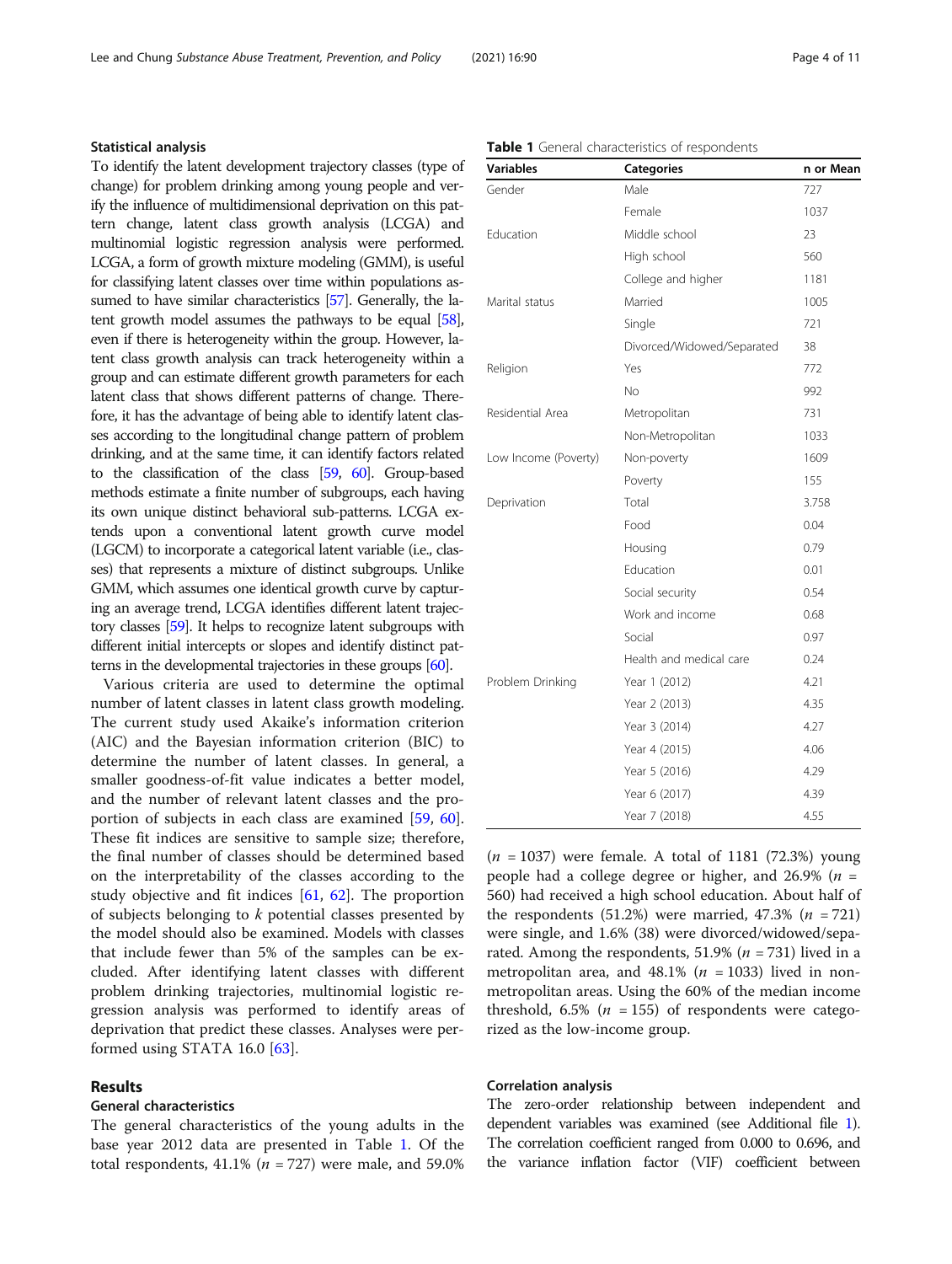variables was between 0.01 and 3.79, indicating that the data met the assumption of collinearity [[64\]](#page-10-0).

## Trajectory class of problem drinking

To determine the final optimal model, latent class growth analysis was performed. Table 2 presents the AIC and BIC of the models and the proportion of young people in each latent class. The growth model presented a total of five models. When fit indices and the proportions of the respondents in each class, along with the interpretability of the classes, were examined, the threeclass model for the development trajectory of problem drinking was found to fit the data best. The proportions of young people within each class were  $36.0\%$  (*n* = 635) in class one,  $45.6\%$  ( $n = 804$ ) in class two, and 18.4%  $(n = 325)$  in class three.

The course trajectories and statistical significance of the three latent classes identified are presented in Table [3](#page-5-0) and Fig. [1](#page-5-0). The estimated values for the change pattern of each of the three classes were statistically significant. Three patterns in the developmental trajectories of problem drinking were extracted. The first latent class (Class 1), the low-level maintenance group, was composed of the group with the lowest level of problem drinking at the baseline (intercept = − 2.844,  $p < .001$ ) and maintained this level over time (36% of respondents). In other words, no increase or decrease in problem drinking was detected longitudinally. The second latent class (Class 2), called the moderate-level increasing group, showed a moderate level of problem drinking initially (intercept = 3.773,  $p < .001$ ) and exhibited a moderate increase over time (slope = .091,  $p < .01$ ). Among the respondents, 45.6% were classified into this group. The third latent class (Class 3), named the risky drinking increasing group, showed the highest level of problem drinking at the beginning (intercept = 11.175,  $p < .001$ ) and exhibited a rapid increase in problem drinking (slope = .125,  $p \lt 0.01$ ). About 18% of the young people in the study fell into this category.

## Effects of deprivation on identified course trajectories of problem drinking

To analyze the effects of the predictive factors of the three latent class memberships, multinomial logistic

regression analysis was performed using two reference groups: the low-level maintenance group (Class 1) and the moderate-level increasing group (Class 2). The model indicated a good fit (LR Chi<sup>2</sup> (30) = 278.78,  $p =$ .000), and the explanatory power of the model (Pseudo  $R<sup>2</sup>$ ) was .155 (Table [4](#page-6-0)).

First, the relative risk ratios (RRR) of the moderatelevel increasing group (class 2) and risky drinking increasing group (class 3) were examined using the lowlevel maintenance group (class 1) as the reference group. Compared to the low-level maintenance group, being female (RRR = .383, RRR = .034,  $p < .001$ ) and having religion (RRR = .573, RRR = .437,  $p < .001$ ) were less likely to belong to both classes 2 and 3. Compared to the lowlevel drinking group, single young people were more at risk of belonging to the moderate-level drinking group with an increase in problem drinking over time (RRR = 1.755,  $p < .001$ ). Compared to the low-level drinking group, a low income or poverty predicted young people falling into the risky drinking group with an increase in risky drinking longitudinally (RRR = .355,  $p < .05$ ).

In the context of multidimensional deprivation, none of the deprivation areas experienced by young people predicted moderate-level problem drinking compared to the low-level problem drinking group. However, young people who experienced housing deprivation and social deprivation were more at risk of belonging to the risky drinking increasing group compared to the reference group (Class 2). The findings indicate that compared to young people in the low-level maintenance group, housing deprivation increases the probability of engaging in risky drinking by 1.077 times (RRR = 1.077,  $p < .01$ ), and those who experience social deprivation are 1.712 times more likely  $(RRR = 1.712 \, P \, < .01)$  to engage in risky drinking that will increase over time.

Next, predictors of Class 3 (risky drinking increasing group) were analyzed using Class 2 as the reference group. The results indicated that women (RRR = .088,  $p < .001$ ) and those not in poverty ( $RRR = .316$ ,  $p < .01$ ) were less likely to belong to Class 3. In other words, men, and those in the low-income group are more at risk of engaging in problem drinking that continues to grow over time.

| Table 2 Trajectory class of problem drinking |  |
|----------------------------------------------|--|
|----------------------------------------------|--|

|               | <b>Goodness of Fit</b> |            | % by latent class |         |         |         |         |
|---------------|------------------------|------------|-------------------|---------|---------|---------|---------|
|               | BIC                    | <b>AIC</b> | Class 1           | Class 2 | Class 3 | Class 4 | Class 5 |
| 1-class model | 30,885.1               | 30.876.9   | 100.0             |         |         |         |         |
| 2-class model | 28.234.4               | 28.220.7   | 56.91             | 43.09   |         |         |         |
| 3-class model | 27,358.8               | 27.339.6   | 36.02             | 45.62   | 18.36   |         |         |
| 4-class model | 27.028.6               | 27.006.7   | 22.20             | 36.55   | 29.60   | 11.65   |         |
| 5-class model | 26.944.4               | 26.917.1   | 17.77             | 31.26   | 27.86   | 16.39   | 6.72    |

AIC Akaike information criterion

BIC Bayesian information criterion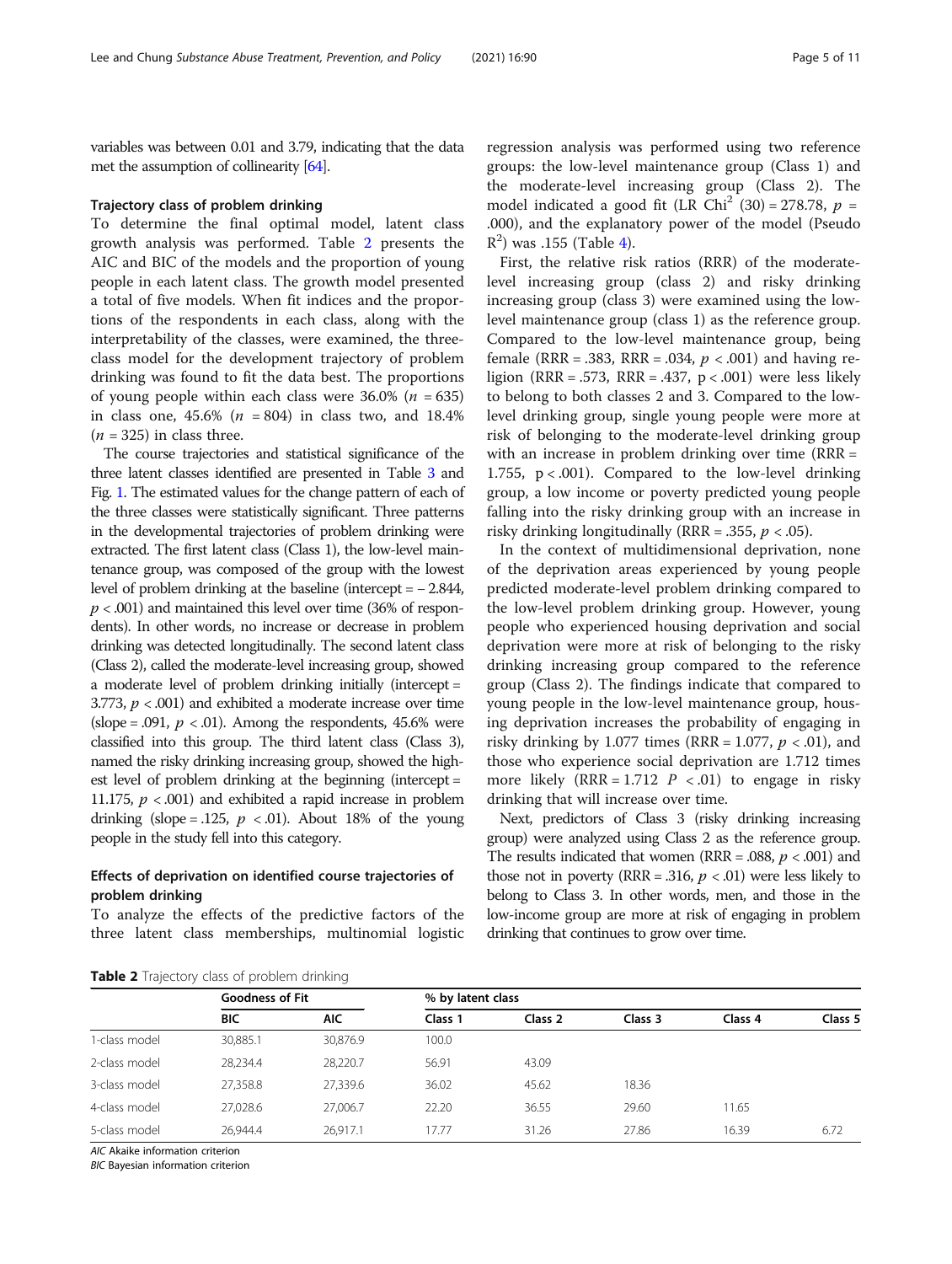|                    | %    | Intercept   |      |                 |                            | Name                            |  |
|--------------------|------|-------------|------|-----------------|----------------------------|---------------------------------|--|
|                    |      | Estimate    | S.E. | <b>Estimate</b> | S.E.                       |                                 |  |
| Class 1            | 36.0 | $-2.844***$ | 574. | -               | $\qquad \qquad \  \  \, -$ | Low-level maintenance group     |  |
| Class 2            | 45.6 | $3.773***$  | .554 | $.091***$       | .038                       | Moderate-level increasing group |  |
| Class <sub>3</sub> | 18.4 | $1.175***$  | .629 | $.125***$       | .041                       | Risky drinking increasing group |  |

<span id="page-5-0"></span>Table 3 Intercept and slope of each latent class

 $\frac{1}{2}p < .05, \frac{1}{2}p < .01, \frac{1}{2}p < .001$ 

Analysis of multidimensional deprivation factors showed that housing and social deprivation are significant predictors of belonging to the Class 3. Compared to the moderate problem drinking group, those who experience deprivation in housing and social areas were 1.107 times (RRR = 1.107,  $p \le 0.05$ ) and 1.425 times (RRR = 1.425,  $p < .05$ ) more at risk for engaging in risky drinking longitudinally. The findings indicate that housing and social deprivation among young people are significant predictors of problem drinking.

## Discussion

Today, many young people in Korea experience deprivation in various areas of life while carrying out developmental tasks in the human life cycle. Previous research indicated that such experiences act as social determinants that affect problem drinking. The present study used LCGA and multinomial logistic regression analysis to investigate the effects of multidimensional deprivation experienced by young people on the developmental trajectories of problem drinking. This was examined using nationally representative longitudinal data. By employing LCGA, we identified multiple longitudinal patterns in problem drinking. The classification of distinct subgroups, each having a similar pattern of trajectories, allowed us to identify class membership and examine predictors of problem drinking varying across classes.

The latent group analysis of problem drinking's developmental trajectory among young people, i.e., the type of change over time, yielded three latent groups. The first group called the low-level maintenance group (36.0%), comprises Korean young adults who had low levels of alcohol use and maintained this low level during the study period. The second group, called the moderate-level increasing group (45.6%), includes young adults who initially showed moderate levels of problem drinking and exhibited a moderate increase in problem drinking over time. The last group, called the risky drinking increasing group (18.4%), consists of young people who had the highest level of problem drinking at the

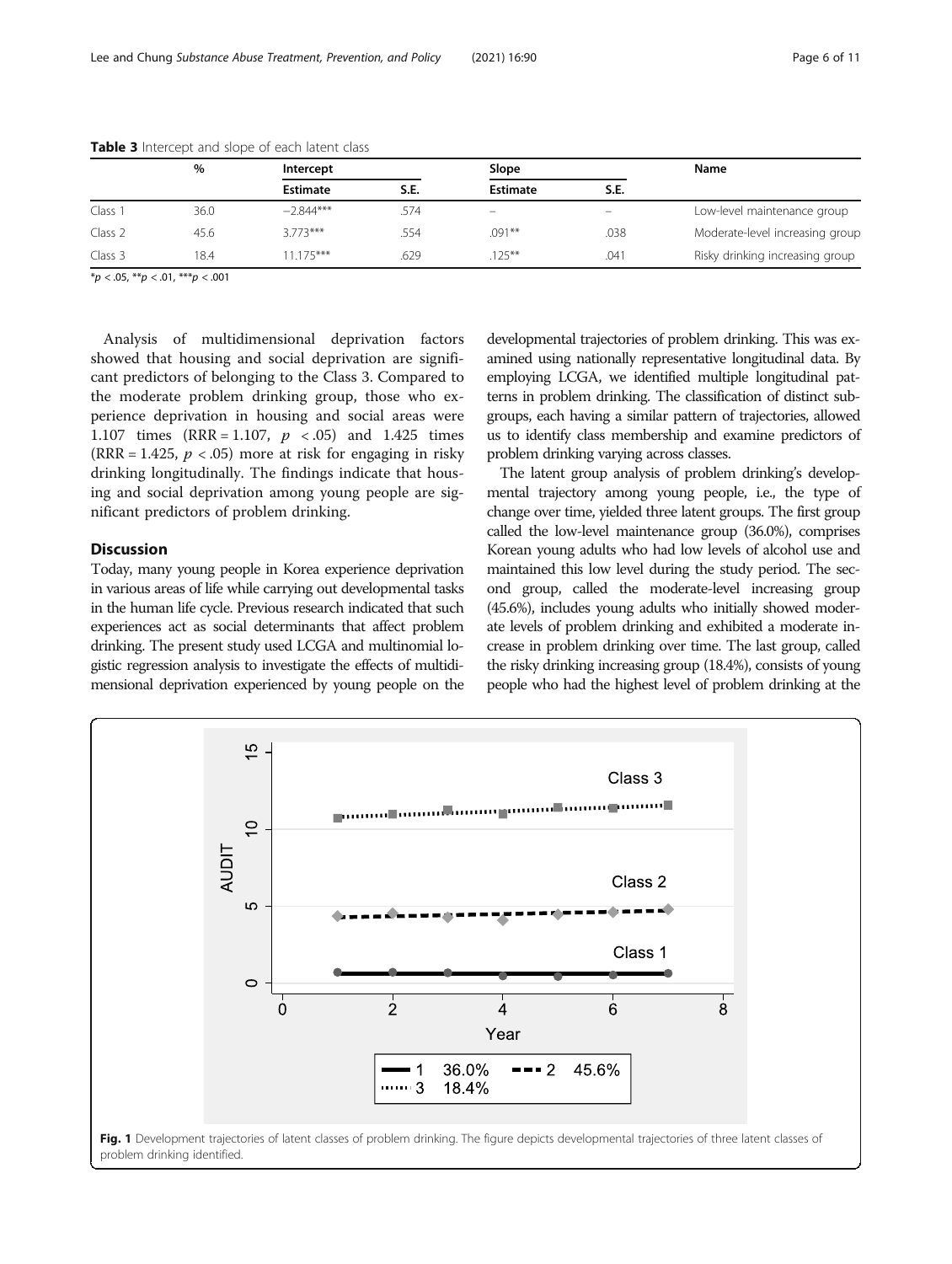|                              |                                 | Low-level maintenance group |                                 |                 |                                 | Moderate-level increasing group |
|------------------------------|---------------------------------|-----------------------------|---------------------------------|-----------------|---------------------------------|---------------------------------|
|                              | Moderate-level increasing group |                             | Risky drinking increasing group |                 | Risky drinking increasing group |                                 |
|                              | <b>RRR</b>                      | 95% CI                      | <b>RRR</b>                      | 95% CI          | <b>RRR</b>                      | 95% CI                          |
| Constant                     | 3.708                           | 0.986-13.967                | 4.889                           | $0.612 - 39.06$ | 1.319                           | 0.186-9.352                     |
| Gender (Male)                |                                 |                             |                                 |                 |                                 |                                 |
| Female                       | $.383***$                       | $0.275 - 0.531$             | $.034***$                       | $0.021 - 0.055$ | $.088***$                       | $0.056 - 0.139$                 |
| Education (Middle school)    |                                 |                             |                                 |                 |                                 |                                 |
| High school                  | .840                            | $0.232 - 3.040$             | .919                            | $0.118 - 7.178$ | 1.094                           | $0.157 - 7.607$                 |
| College and higher           | .687                            | $0.193 - 2.451$             | .353                            | $0.046 - 2.723$ | .514                            | $0.075 - 3.547$                 |
| Marital status (Married)     |                                 |                             |                                 |                 |                                 |                                 |
| Single                       | $1.755***$                      | 1.303-2.362                 | 1.272                           | $0.822 - 1.967$ | .725                            | $0.492 - 1.069$                 |
| Divorce/widow/separated      | .570                            | 0.789-1.725                 | 1.007                           | $0.280 - 3.622$ | 1.766                           | $0.610 - 5.113$                 |
| Religion (No religion)       |                                 |                             |                                 |                 |                                 |                                 |
| Have religion                | $.573***$                       | $0.433 - 0.759$             | $.437***$                       | $0.290 - 0.658$ | .761                            | $0.521 - 1.112$                 |
| Low income (Low income       |                                 |                             |                                 |                 |                                 |                                 |
| Not low income               | 1.125                           | $0.651 - 1.943$             | $.355$ <sup>*</sup>             | $0.157 - 0.803$ | $.316^{*}$                      | $0.145 - 0.688$                 |
| Residence (Non-metropolitan) |                                 |                             |                                 |                 |                                 |                                 |
| Metropolitan                 | .998                            | $0.755 - 1.320$             | 1.049                           | $0.703 - 1.565$ | 1.052                           | $0.728 - 1.519$                 |
| Deprivation in               |                                 |                             |                                 |                 |                                 |                                 |
| Food                         | .793                            | $0.479 - 1.312$             | .769                            | $0.333 - 1.773$ | .970                            | $0.451 - 2.084$                 |
| Housing                      | .973                            | $0.860 - 1.102$             | $1.077$ <sup>*</sup>            | $1.005 - 1.155$ | $1.107*$                        | 1.034-1.254                     |
| Education                    | .945                            | $0.281 - 3.183$             | .299                            | $0.027 - 3.341$ | .317                            | $0.040 - 2.492$                 |
| Social security              | 1.024                           | $0.901 - 1.164$             | .933                            | $0.758 - 1.149$ | .911                            | $0.749 - 1.108$                 |
| Work and income              | $.730*$                         | $0.552 - 0.966$             | .595                            | $0.407 - 0.872$ | .815                            | $0.574 - 1.159$                 |
| Social                       | 1.201                           | $0.908 - 1.588$             | $1.712$ <sup>**</sup>           | $1.181 - 2.481$ | $1.425$ <sup>*</sup>            | 1.007-2.017                     |
| Health and medical care      | 1.029                           | $0.739 - 1.432$             | 1.382                           | $0.913 - 2.091$ | 1.343                           | $0.923 - 1.954$                 |

<span id="page-6-0"></span>

| <b>Table 4</b> Effects of deprivation on problem drinking: Multinomial logistic regression analysis |  |  |
|-----------------------------------------------------------------------------------------------------|--|--|
|                                                                                                     |  |  |

 $N = 1764$ , LR Chi<sup>2</sup>(30) = 278.78, p = .000, Pseudo R<sup>2</sup> = .155; \*p < .05, \*\*p < .01; \*\*\*p < .001; RRR = Relative Risk Ratio; CI = confidence interval

baseline and showed a rapid increase in problem drinking. These developmental trajectories among young people show that there are different patterns of problem drinking development. Previous studies focused on alcohol problems among young people in general [\[65,](#page-10-0) [66\]](#page-10-0); however, the current study expands on previous knowledge by identifying different longitudinal patterns in young people's drinking in Korea.

These findings suggest that prevention and intervention programs should consider different levels of problem drinking among young people. For instance, for young people who fall within low-level problem drinking, prevention efforts should focus on keeping alcohol use at this low level so that they do not develop a risky drinking habit. Drinking patterns formed during early adulthood are likely to persist in later life [[23,](#page-9-0) [67,](#page-10-0) [68](#page-10-0)]. This is especially true in Korea, as it is known as a culture of high tolerance toward drinking behavior. Prevention education, early counseling programs, and local campaigns geared toward young people and college students should be implemented to foster healthy drinking habits. Early screening and interventions, including moderate drinking programs, should be provided for those in the risky drinking group. For those in need of treatment, a system that provides appropriate referrals is necessary. Harmful drinking at a young age may indicate the beginning of chronic alcohol problems; therefore, active interventions are required for this group.

The findings from multinomial logistic regression indicated that being male, poverty, housing deprivation, and social deprivation were significant predictors of belonging to the risky drinking increasing group. Although the effects were statistically significant, it is necessary to consider the effect size of these factors. Examination of the relative risk ratios showed that being male and being in poverty had a larger influence on belonging to the risky drinking increasing group than social deprivation and housing deprivation. This finding is consistent with previous knowledge, which had consistently reported that men experience more drinking problems than women. The fact that poverty, a main socioeconomic indicator, has the most important role in predicting risky drinking confirms the importance of examining social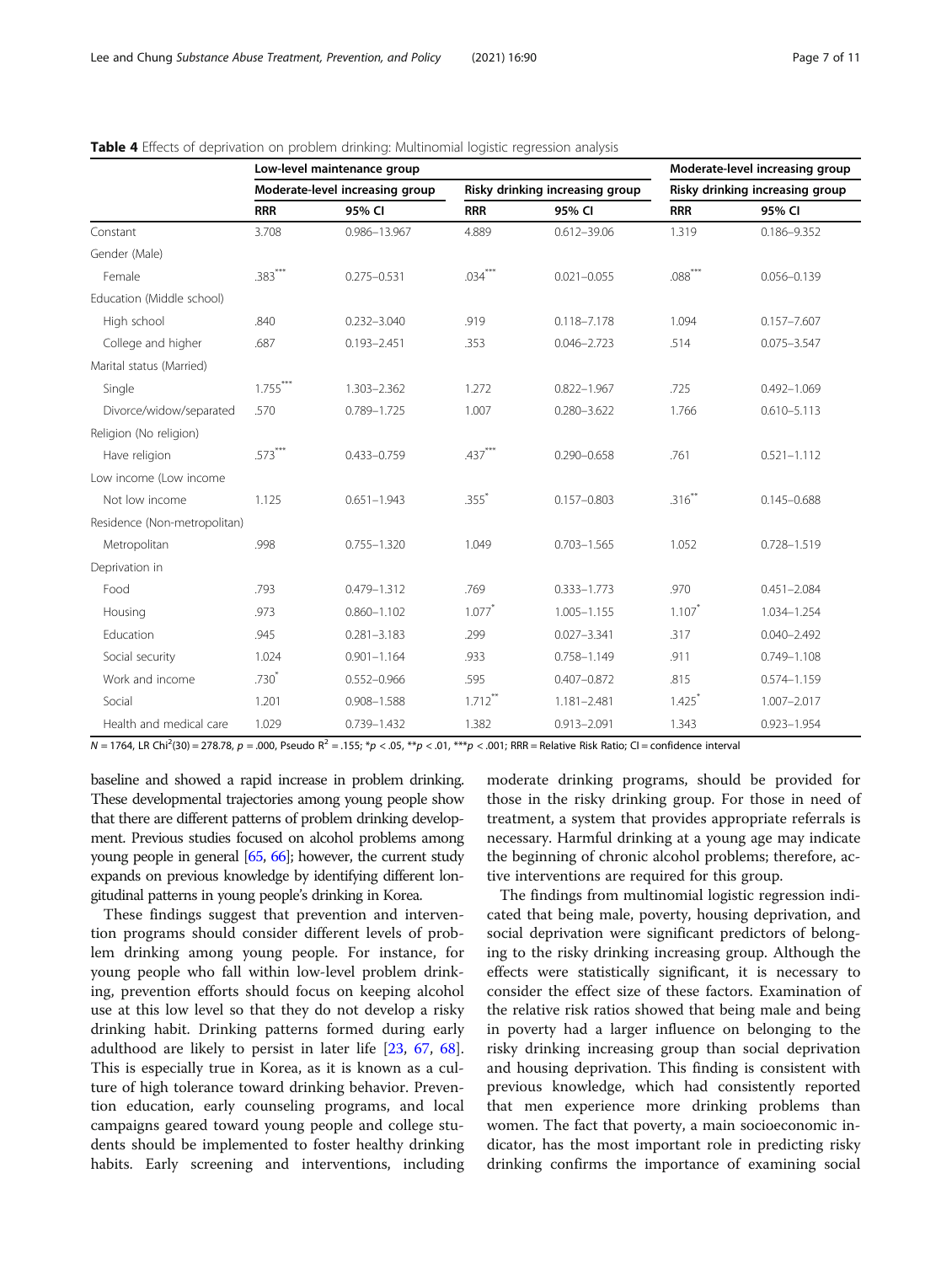determinants of alcohol related issues. Poverty is closely related to many areas of deprivation. If practice and policy on alcohol-related problems do not take livelihoods into account, the benefits of intervention effects will be limited.

Examining the effects of multidimensional deprivation on the latent classes of developmental trajectories of problem drinking among young Korean people, the study results indicate that deprivation in housing and social deprivation increased the probability of belonging to the risky drinking increasing group compared to each reference group (the low-level maintenance group and the moderate-level increasing group). The association between housing deprivation and the change in pattern in problem drinking is consistent with previous studies that maintained that housing is a significant factor of alcoholrelated behavior [\[37,](#page-9-0) [69](#page-10-0)]. This also supports studies that have reported that the residential environment is a predictive factor of physical and mental health including problem drinking [\[70](#page-10-0), [71](#page-10-0)]. For example, one longitudinal study found that the experience of housing deprivation increased the risk of problem drinking [\[37\]](#page-9-0). Current findings point to the need to examine the meaning of housing in Korean society. Correlation analysis shows that living in a metropolitan area and housing deprivation are negatively associated (Additional file [1\)](#page-8-0). This finding seems counterintuitive, considering the high price of housing in metropolitan areas. However, housing deprivation does not only include housing prices, but also includes the living conditions of the residential area, ability to pay rent, structure of the place, and so on. In other words, the negative relationship between residential area and housing deprivation may mean that young people living outside the metropolitan area may be in a worse economic position and may have relatively low satisfaction with their living environment (i.e., low accessibility to various resources and activities). When both variables are included in the analyses, only housing deprivation was a significant predictor of problem drinking.

A residence is a basic living condition in life, but housing has various meanings for young Koreans. Having the means to secure appropriate housing is considered an essential condition for completing developmental tasks, such as marriage and having children, and a way to relieve anxiety about uncertainties in life [[12](#page-9-0), [13](#page-9-0), [54](#page-10-0)]. Housing has become an emblematic example of inherited wealth in the country. As a result, housing has become a distinctive indicator of inequality and a proxy for success [\[54](#page-10-0)]. Unlike older generations who were able to achieve homeownership through individual efforts and hard work, young people who face current social conditions, such as the decrease in decent job opportunities, income polarization, and increasing housing prices,

perceive housing to be a large factor exacerbating their sense of deprivation.

Ultimately, housing deprivation reflects inequality for young people, and we may infer that this perceived inequality has contributed to a sharp increase in problem drinking [[35\]](#page-9-0). The provision of stable housing is known to assist in the recovery from alcoholism [[72,](#page-10-0) [73\]](#page-10-0). The current study's findings, along with the results from several previous studies, confirm that the physical environment, such as stable housing, has a direct and indirect effect on mental health, and specifically, problem drinking. This implies that we need to consider the physical environment in initial assessments and during the creation of interventions for problem drinking. Interventions may have to include referrals to resources for housing services when possible. Outreach and pop-up counseling booths for early screening and brief interventions may benefit so-called "one-room villages" where many vulnerable young people in Korea reside. The physical environment, such as housing, is not usually considered a factor associated with problem drinking, but our study showed that housing issues affect it.

Finally, the study findings reported on the relationship between social deprivation and problem drinking among young people, indicating the social environment young people face today. With the growing instability in the labor market, young Koreans are repeatedly entering and exiting different jobs to seek better placements [\[74](#page-10-0)]. Young people in this situation may have great desires for self-development, social relationships, and cultural life [[75\]](#page-10-0); however, they might still experience limited opportunities to socialize with others and are involuntarily excluded from resources that make emotional and social connections possible [[14](#page-9-0)]. The social relationships that act as a protective factor for problem drinking may be weakened. The common factor underlying both housing and social deprivation is anxiety. Social deprivation is related to feeling alienated and disconnected from others, which leads to anxiety. When people are disconnected from the opportunities that compose the standard of a happy life in that society, they are likely to experience low self-esteem and shame due to deprivation and exclusion, which may eventually be expressed in the form of social pathologies, including problematic alcohol use [[76\]](#page-10-0). In other words, addictions are used to adapt to feeling alienated and disconnected. In particular, for young people with limited resources, alcohol can act as a quick remedy or coping method for anxiety.

In addition, there is an argument that young people lack formal social welfare resources compared to other generations [\[74\]](#page-10-0). There are relatively fewer public resources for young adults who may require services when facing economic or psychological crises and social deprivation. Therefore, we can infer that those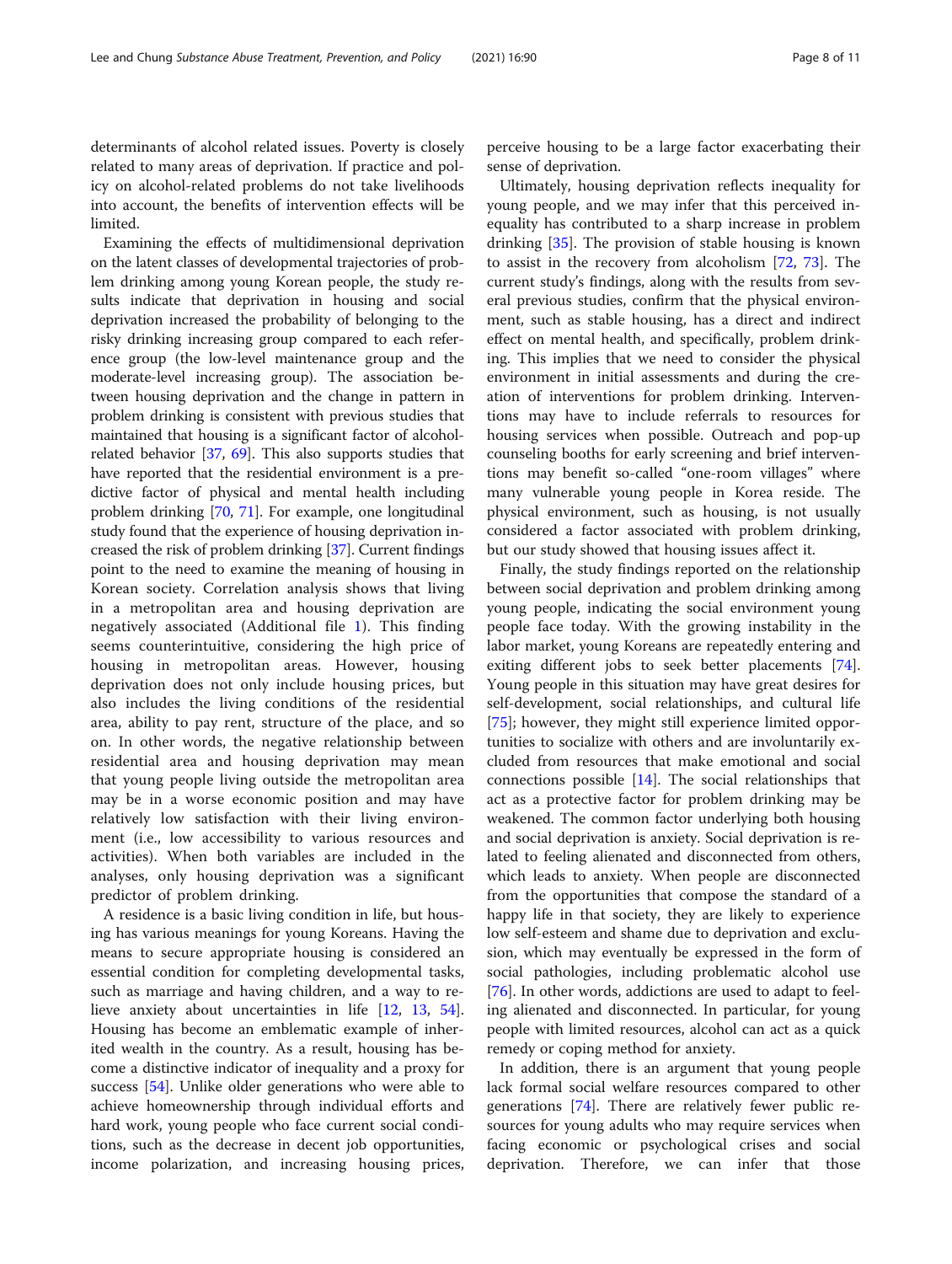<span id="page-8-0"></span>vulnerable to social deprivation are more likely to experience risky drinking and continue to engage in risky drinking over time. Early interventions are needed to detect and prevent alcohol-related problems for those likely to follow high-risk trajectories.

This study's findings suggest that public policies targeting young people should give more attention to their problem drinking and seek ways to expand and improve public social networks and social resources. Comparing the results of this study with change patterns of problem drinking of those in the middle-aged and older generations, we can observe several patterns of problem drinking as well as areas of social deprivation that affect it. A recent study that used similar data showed that for the middle-aged group, social security, work, and income deprivation were significant predictors of problem drinking, whereas social deprivation was the main predictor for the elderly group [\[77](#page-10-0)]. For young people, policies and programs should be designed to provide various social coping resources that help prevent disconnections from family and friends and expand social and emotional exchange. Young people living alone with unstable jobs are particularly at risk of social deprivation and may benefit from monitoring services that can detect problem drinking and other mental health issues.

This study examined a longitudinal relationship between deprivation and problem drinking using a deprivation index based on different needs in the stages of the human life cycle. Through the study, we were able to identify the social risks young people face today in the process of performing developmental tasks and how these risks affect individual mental health, specifically problem drinking. This study is of value in that it examined specific areas of deprivation to which young people are more sensitive and their association with drinking practices. Furthermore, this work adds to current knowledge in alcohol research by examining longitudinal changes in groups showing different patterns of developmental trajectories.

Despite the contributions of this study to the literature on alcohol problems, it is important to identify its limitations. The deprivation index was necessarily formed only from items available in the limited secondary data, and it could not include all the functional and diverse areas of deprivation young people may face in daily life today. Another limitation of the data is that they are correlational, and it is difficult to determine a causal relationship between independent variables. Finally, the study only examined the trajectories of problem drinking and did not follow changes in multidimensional deprivation over time. Because longitudinal changes in deprivation as predictive factors can influence problem drinking, future research should examine changing patterns in different areas

of deprivation to understand the more dynamic processes in the relationship.

## Conclusions

This study examined changes in problem drinking among young Korean people over seven years using the Korea Welfare Panel Study to classify latent classes with different problem drinking trajectories. Furthermore, this study examined how various dimensions of deprivation predict latent class membership. Three latent classes with different trajectories that reflect changing patterns in problem drinking were identified: the low-level maintenance group, the moderate level increasing group, and the risky drinking increasing group. This study provides evidence for the need to establish appropriate intervention strategies according to the level of and patterns of change in alcohol use. The study results also confirmed that deprivation, a relative disadvantage or deficiency, experienced in society influences young people's level of problem drinking and the patterns of change over time. Specifically, Korean youngsters who are deprived of housing and social connections are more likely to engage in higher levels of problem drinking and exhibit increased risky drinking over time. Drinking practices and high-risk drinking may be an individual's choice. Still, our study confirmed the role of social factors such as housing and social deprivation, known as the social determinants of health, on problem drinking.

#### Abbreviations

AIC: Akaike's information criterion; AUDIT: Alcohol use disorders identification test; BIC: Bayesian information criterion; GMM: Growth mixture modeling; LCGA: Latent class growth analysis; LGCM: Latent growth curve model; RRR: Relative risk ratio; VIF: Variance inflation factor; WHO: World Health **Organization** 

#### Supplementary Information

The online version contains supplementary material available at [https://doi.](https://doi.org/10.1186/s13011-021-00426-2) [org/10.1186/s13011-021-00426-2.](https://doi.org/10.1186/s13011-021-00426-2)

Additional file 1. Correlation among the study variables. The table describes correlation coefficients between major variables.  $*$   $p$  < 0.05; 1 problem drinking; 2 gender (male); 3 age; 4 education; 5 marital status (single); 6 marital status (divorced/widowed/separated); 7 residential area (metropolitan); 8 low income; 9 religion; 10 food deprivation; 11 housing deprivation; 12 education deprivation; 13 work and income deprivation; 14 social security deprivation; 15 social deprivation; 16 health and medical care deprivation.

## Acknowledgements

We thank all the people involved in the data collection process.

#### Authors' contributions

SK Chung and SB Lee contributed to writing the manuscript. SB Lee analyzed data and interpreted the results. All authors read and approved the final manuscript.

## Funding

This research received no external funding.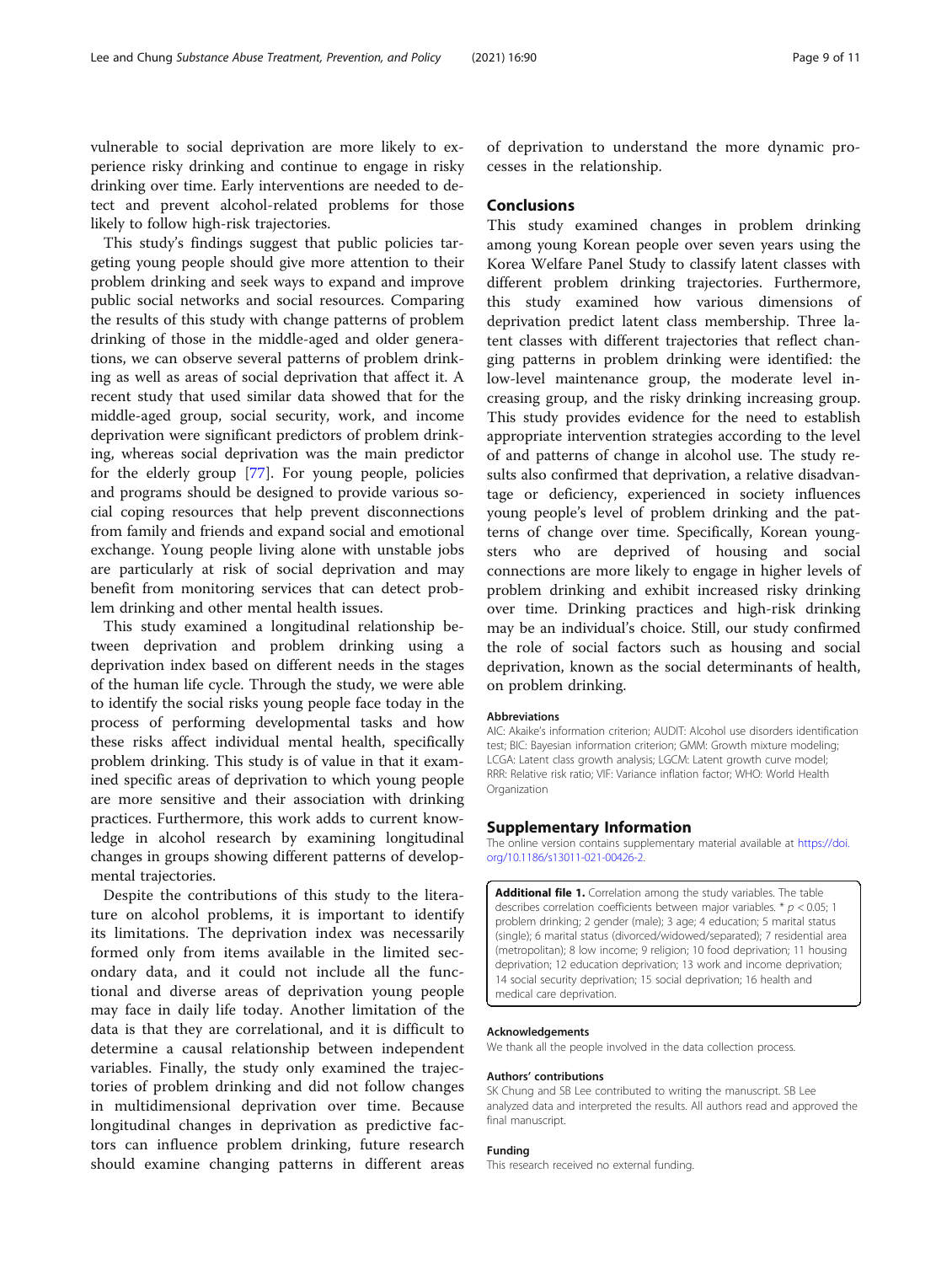### <span id="page-9-0"></span>Availability of data and materials

The datasets used and analyzed during the current study are available from the corresponding author on reasonable request.

## **Declarations**

The authors declare no conflict of interest.

#### Ethics approval and consent to participate

Ethical review and approval were waived for this study because it primarily used secondary data.

#### Consent for publication

Not applicable.

#### Competing interests

The authors declare that they have no competing interests.

#### Author details

<sup>1</sup> Future Welfare Developing Human Resources for Community Innovation, Department of Social Welfare (BK21 FOUR), Jeonbuk National University, Jeonju, Republic of Korea. <sup>2</sup>Department of Social Welfare, Chung-Ang University, 84 Heuksuk-Ro, Dongjak-Gu, Seoul, Republic of Korea.

## Accepted: 26 November 2021 Published online: 19 December 2021

#### References

- 1. Schuckit MA. Broadening the base of treatment for alcohol problems: report of a study by a committee of the institute of medicine division of mental health and behavioral medicine. Am Psychiatric Assoc. 1991;148(11):1589– 90. <https://doi.org/10.1176/ajp.148.11.1589-a>.
- 2. Chung W, Lee SM, Kim JY. Socioeconomic costs of alcohol drinking in Korea. Paju: Jipmoondang; 2009.
- 3. Casswell S, Thamarangsi T. Reducing harm from alcohol: call to action. Lancet. 2009;373(9682):2247–57. [https://doi.org/10.1016/S0140-6736\(09\)60745-5](https://doi.org/10.1016/S0140-6736(09)60745-5).
- 4. Klingemann H, Gmel G. Introduction: social consequences of alcohol—the forgotten dimension? In mapping the social consequences of alcohol consumption. Dordrecht: Springer; 2001. [https://doi.org/10.1007/978-94-015-](https://doi.org/10.1007/978-94-015-9725-8) [9725-8.](https://doi.org/10.1007/978-94-015-9725-8)
- 5. Gmel G, Rehm J, Kuntsche E. Binge drinking in Europe: definitions, epidemiology, and consequences. Sucht. 2003;49(2):105–16. [https://doi.](https://doi.org/10.1024/suc.2003.49.2.105) [org/10.1024/suc.2003.49.2.105](https://doi.org/10.1024/suc.2003.49.2.105).
- 6. OECD. Health at a glance. Paris: Organization for economic cooperation and development; 2017. [https://doi.org/10.1787/health\\_glance-2017-en.](https://doi.org/10.1787/health_glance-2017-en)
- 7. Ministry of Health and Welfare. 2018 Korea national health and nutrition examination survey (KNHANES). Sejong: Ministry of Health and Welfare · Korea Centers for Disease Control and Prevention; 2019.
- Kendler KS, Schmitt E, Aggen SH, Prescott CA. Genetic and environmental influences on alcohol, caffeine, cannabis, and nicotine use from early adolescence to middle adulthood. Arch Gen Psychiatr. 2008;65(6):674–82. [https://doi.org/10.1001/archpsyc.65.6.674.](https://doi.org/10.1001/archpsyc.65.6.674)
- 9. Kuntsche E, Knibbe R, Gmel G, Engels R. Why do young people drink? A review of drinking motives. Clin Psychol Rev. 2005;25(7):841–61. [https://doi.](https://doi.org/10.1016/j.cpr.2005.06.002) [org/10.1016/j.cpr.2005.06.002.](https://doi.org/10.1016/j.cpr.2005.06.002)
- 10. Erikson EH. The life cycle completed: a review. New York: Norton; 1982.
- 11. Arnett JJ, Tanner JL. Themes and variations in emerging adulthood across social classes. Debating emerging adulthood: stage or process? New York: Oxford Univ. Press; 2010. [https://doi.org/10.1093/acprof:oso/9780199757176.](https://doi.org/10.1093/acprof:oso/9780199757176.001.0001) [001.0001.](https://doi.org/10.1093/acprof:oso/9780199757176.001.0001)
- 12. Kim HJ. Risk or totem?: semantics of child in Korean risk society. J Asian Sociol. 2013;42(2):309–29.
- 13. Kim TW, Cho JY. Who is poorer among young people? Health Welf Policy Forum. 2017;2(244):6–19 [http://repository.kihasa.re.kr/bitstream/201002/2](http://repository.kihasa.re.kr/bitstream/201002/20831/1/2017.2%20No.244.02.pdf) [0831/1/2017.2%20No.244.02.pdf](http://repository.kihasa.re.kr/bitstream/201002/20831/1/2017.2%20No.244.02.pdf). Accessed 30 Oct 2020.
- 14. Kim HJ. Survival, survivalism, young generation from the viewpoint of the sociology of the heart. Kor J Sociol. 2015;49(1):179–212. [https://doi.org/10.21](https://doi.org/10.21562/kjs.2015.02.49.1.179) [562/kjs.2015.02.49.1.179](https://doi.org/10.21562/kjs.2015.02.49.1.179).
- 15. Yoo KS, Yang DY, Jeong B. Effects of subjective socioeconomic status on relative deprivation and subjective well-being among college students: testing the 'silver-spoon-discourse' based belongingness in Korean society. Fam Environ Res. 2019;57(3):329–40. <https://doi.org/10.6115/fer.2019.024>.
- 16. Bahk JW. A Markov process analysis of income class mobility in Korea. KJPAE. 2017;27(4):63–90.
- 17. Cho OL, Lim HJ, Kim HG. How Korean college students accept their status as 'Eul', the second class citizen not losing the spirit of competition? KJCS. 2018;26(1):245–95. <https://doi.org/10.17328/kjcs.2018.26.1.007>.
- 18. Boserup SH, Kopczuk W, Kreiner CT. Born with a silver spoon? Danish evidence on wealth inequality in childhood. Econ J. 2018;128(612):F514–44. [https://doi.org/10.1111/ecoj.12496.](https://doi.org/10.1111/ecoj.12496)
- 19. Wilkinson RG, Pickett KE. The problems of relative deprivation: why some societies do better than others. Soc Sci Med. 2007;65(9):1965–78. [https://doi.](https://doi.org/10.1016/j.socscimed.2007.05.041) [org/10.1016/j.socscimed.2007.05.041.](https://doi.org/10.1016/j.socscimed.2007.05.041)
- 20. Marmot M. Inequality, deprivation and alcohol use. Addiction. 1997;92(3s1): 13–20.
- 21. Wilkinson R, Pickett K. The inner level: how more equal societies reduce stress, restore sanity and improve everyone's well-being. London: Penguin; 2019.
- 22. Elliott I. Poverty and mental health: a review to inform the Joseph Rowntree Foundation's anti-poverty strategy. London: Mental Health Foundation; 2016.
- 23. Ham LS, Hope DA. College students and problematic drinking: a review of literature. Clin Psychol Rev. 2003;23(5):719–59. [https://doi.org/10.1016/S0272-](https://doi.org/10.1016/S0272-7358(03)00071-0) [7358\(03\)00071-0](https://doi.org/10.1016/S0272-7358(03)00071-0).
- 24. Lewis BA, O'Neill KH. Alcohol expectancies and social deficits relating to problem drinking among college students. Addict Behav. 2000;25(2):295–9. [https://doi.org/10.1016/S0306-4603\(99\)00063-5.](https://doi.org/10.1016/S0306-4603(99)00063-5)
- 25. Cooper ML, Frone MR, Russell M, Mudar P. Drinking to regulate positive and negative emotions: a motivational model of alcohol use. J Pers Soc Psychol. 1995;69(5):990–1005. <https://doi.org/10.1037/0022-3514.69.5.990>.
- 26. Ritsher JE, Warner V, Johnson JG, Dohrenwend BP. Inter-generational longitudinal study of social class and depression: a test of social causation and social selection models. Br J Psychiatr. 2001;178(S40):s84–90. [https://doi.](https://doi.org/10.1192/bjp.178.40.s84) [org/10.1192/bjp.178.40.s84](https://doi.org/10.1192/bjp.178.40.s84).
- 27. Cooper ML, Russell M, Skinner JB, Frone MR, Mudar P. Stress and alcohol use: moderating effects of gender, coping, and alcohol expectancies. J Abnorm Psychol. 1992;101(1):139–52. [https://doi.org/10.1037/0021-843X.1](https://doi.org/10.1037/0021-843X.101.1.139) [01.1.139.](https://doi.org/10.1037/0021-843X.101.1.139)
- 28. Khantzian EJ. The self-medication hypothesis of addictive disorders: focus on heroin and cocaine dependence. Am J Psychiatr. 1985;142(11):1259–64. [https://doi.org/10.1176/ajp.142.11.1259.](https://doi.org/10.1176/ajp.142.11.1259)
- 29. ICPA. Determinants of drinking: ICAP policy tools series issues briefings. Washington, DC: International Center for Alcohol Policies; 2009. Available: [https://preventionconversation.org/wp-content/uploads/2015/07/determina](https://preventionconversation.org/wp-content/uploads/2015/07/determinants-of-drinking-issues-briefing.pdf) [nts-of-drinking-issues-briefing.pdf](https://preventionconversation.org/wp-content/uploads/2015/07/determinants-of-drinking-issues-briefing.pdf). Accessed 13 Nov 2020.
- 30. Choi J, Park DJ, Noh GY. Exploration of the independent and joint influences of social norms and drinking motives on Korean college students' alcohol consumption. J Health Commun. 2016;21(6):678–87. <https://doi.org/10.1080/10810730.2016.1153762>.
- 31. Jang SM. The association of depression, coping motives and drinking problems among college students: testing the self-medication hypothesis. Health Soc Welf Rev. 2017;37(1):5–33. <https://doi.org/10.15709/hswr.2017.37.1.5>.
- 32. Asante LS, Chun S, Yun M, Newell M. Social supply of alcohol to Korean high school students: a cross-sectional international alcohol control study. BMJ Open. 2014;4(1):1–6. <https://doi.org/10.1136/bmjopen-2013-003462>.
- 33. Han Y, Kim H, Ma J. School bonds and the onset of substance use among Korean youth: an examination of social control theory. Int J Environ Res Public Health. 2015;12(3):2923–40. <https://doi.org/10.3390/ijerph120302923>.
- 34. Song IH, Lee KW, Jeong JH. Problem drinking as a moderator on the relationship between unemployment and depression among young adults: analysis of gender differences. Korean Public Health Res. 2019;45(1):59–70 <http://www.papersearch.net/thesis/article.asp?key=3662657>. Accessed 25 Sept 2020.
- 35. Chung S, Lee SB. Poverty and perceived income inequality and changes in growth trajectory of problem drinking. Korean J Health Educ Promot. 2015; 32(5):43–51. <https://doi.org/10.14367/kjhep.2015.32.5.43>.
- 36. Cho H, Yeum DM, Kwon HC. The effects of depression on drinking problems by types of change in poverty conditions. HSS21. 2020;11(3):697– 706. <https://doi.org/10.22143/HSS21.11.3.50>.
- 37. Lee SH. An analysis of the relationship between housing poverty and problematic drinking using panel data. Health Soc Welf Rev. 2020;40(1):520– 59. [https://doi.org/10.15709/hswr.2020.40.1.520.](https://doi.org/10.15709/hswr.2020.40.1.520)
- 38. Marmot M, Wilkinson RG. Social determinants of health. 2nd ed. Oxford: Oxford University Press; 2006. [https://doi.org/10.1093/acprof:oso/97801](https://doi.org/10.1093/acprof:oso/9780198565895.001.0001) [98565895.001.0001](https://doi.org/10.1093/acprof:oso/9780198565895.001.0001).